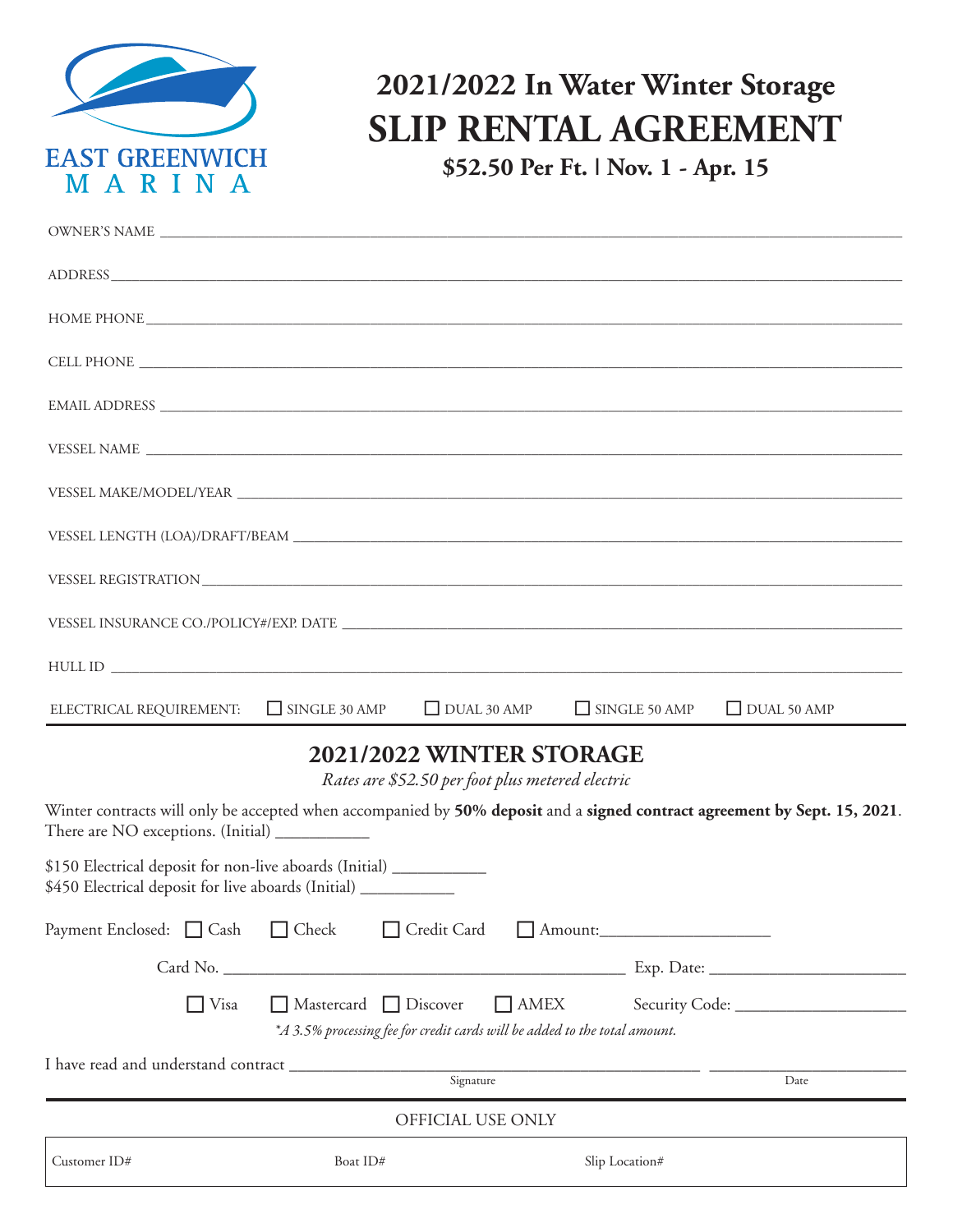Winter storage rates are \$52.50 per foot, and electrical rates will be metered and billed from November 1st, 2021- April 15th, 2022. Payment in full for the 2021/2022 Winter Season (November 1st to April 15th) is due upon execution of this agreement. Slips are not automatically reserved from the previous year. Slips are rented on a first come basis, subject to availability and payment.

- A. East Greenwich Marina, LLC, hereinafter referred to as Marina, reserves the right to haul any vessel for non-payment of account at the owner's expense. All claims for the adjustment on any billings must be rendered within five (5) days of receipt of bill, after which time, no adjustments will be made. It is further understood that a maritime lien against the vessel itself will secure any obligation to Marina. A service charge of 1½% per month will be added for all overdue accounts. The owner warrants and agrees that the contractual benefits, and all matters covered by this agreement, are such as will in every instance give rise to a maritime lien against the vessel, in addition to any direct claim against the owner or those in privity with him or the vessel which may exist in accordance with the procedures set forth in Title 43, Chapter 35 of the General Laws of RI, 1956 as amended, or in accordance with the procedures set forth in Title 6A, Chapter 9, of the RIGL, 1956, as amended.
- B. Marina reserves the right to rent slips to transient boaters when not occupied by regular tenant. This contract is only for the above reference vessel and cannot be reassigned or sublet. Please advise the marina of your departure and return date to avoid any inconvenience to you upon your return.
- C. Boarding steps and dock boxes must be approved by Marina as to size and placement. Boxes or other items CAN NOT BE NAILED, SCREWED, OR FASTENED TO THE DOCKS. Storage of dinghies on docks IS NOT ALLOWED. Dinghies, if not stored aboard, must be secured in such a way as NOT to extend beyond the slip to avoid interference with free passage of other boats. Unless specifically described this contract does not include any tender dinghy, or rowboat of any size. Satellite dishes are not allowed on the docks.
- D. Those planning to live aboard their boats for a period of more than one (1) week or seven (7) consecutive days, must make arrangements with Marina and will be charged an additional fee.
- E. All sailboats must have halyards tied, if not, it will be done by Marina personnel and will be charged an additional fee.
- F. With exception to winter storage renters, all water and electricity service will be terminated by November 1, 2021, in preparation for winter. Any boat in the water after November 1st, 2021 will automatically be hauled at the owner's expense.
- G. As a courtesy to your fellow boaters, Marina requests that voices, stereos, etc. be kept at a reasonable level. Boaters must notify Marina of any change of address and telephone numbers. Marina must be notified immediately of any changes of boat size, length, name, make or ownership.
- H. The owner of said vessel covenants and warrants that the vessel is fully insured for all loss or damage while stored at Marina. Marina and/or its employees/assignees shall not be responsible for vandalism, fire, storm, theft, act of God or any other cause beyond our control. Marina further warrants that the vessel is maintained in a safe way and seaworthy condition at all times. If the vessel is determined to be unsafe or an environmental hazard, Marina, at its discretion, may haul the vessel at the owner's expense.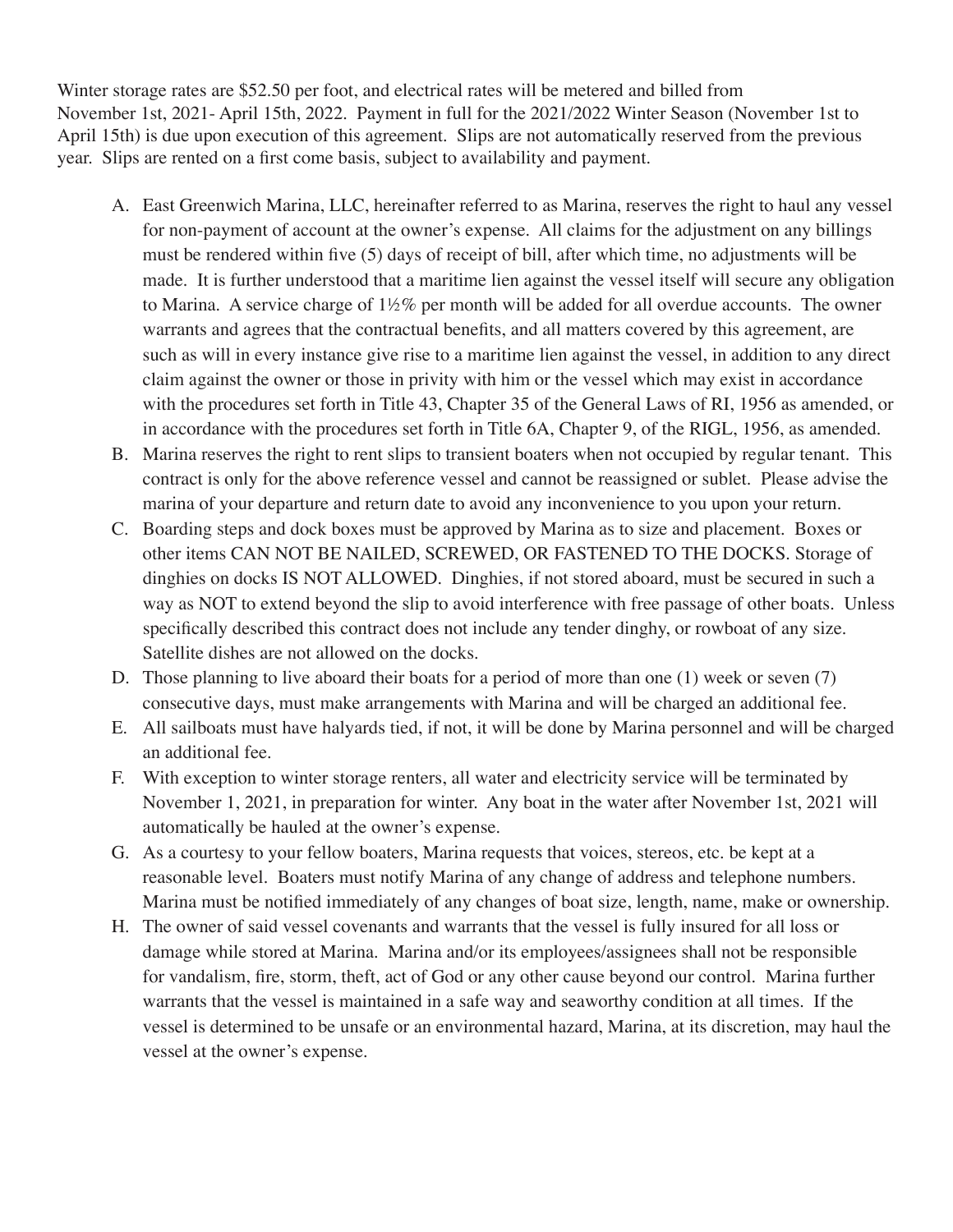- I. It is understood that the services included in this contract do not include any specific watchman, police guard, or security services. The owners agrees that the Marina shall not be responsible/liable for losses due to theft, fire or any other cause beyond our control.
- J. There are absolutely no refunds and should water/electrical service be interrupted for any reason, there will be no refunds or pro-rated refunds to compensate boat owners.
- K. Electrical service will be charged at a metered rate and will be due April 15th, 2022. Marina reserves the right to discontinue electrical services for non-payment.
- L. The owner and the Marina agree to stipulate that if the vessel leaves the Marina facilities, with or without Marina's consent, prior to full payment of all amounts currently due, Marina shall not lose any of its rights to payment, to any liens under state and federal (including federal maritime) laws against the vessel, etc., or to regain possession (with or without process of law) of the vessel, and to hold it again and thereafter until paid in full. No release of possession of the vessel by Marina shall be construed as, or operate to create, a waiver surrender of any rights or remedies hereunder by Marina. The owner further covenants and agrees that a service charge shall be payable on any and all unpaid balances due from the time hereunder, at a rate of  $1\frac{1}{2}\%$  per month on all outstanding balances, commencing from the 15th day after the date of invoice or statement rendered. Such service charge shall be protected and secured by said liens. The owner further agrees that in the event that the Marina shall take action to collect any balances due hereunder, included suits to enforce liens against the vessel, a reasonable attorney's fee and related expenses of said attorney shall be added to Marina's damages, in addition to balances due to account principle and service charges, regardless of any lawsuit is actually filed by said attorney.
- M. Marina reserves the right not to renew this contract, and the right to refuse to approve or permit the assignment of this contract by the owner or other person, or the right to refuse assignment of this contract to any other vessel other than the above vessel. Any change in the vessel must be approves by marina. Marina shall have the right to terminate this contract for cause, upon reasonable notice in writing to the owner.
- N. Boat owners and guests must abide by Marina's parking policy at all times. Policy to be submitted with parking passes (2). Overnight parking at the owner's risk.
- O. Marina facilities shall not be used for solicitation, advertising or any other business purposes, either from the vessel or from ashore, expect by Marina or its permittees. The owner may place a small "for sale" sign on the vessel for the purpose of selling said vessel after receiving permission from Marina. It is understood and agreed that Marina shall charge a fee to outside yacht brokers, payable in advance, for the service of Marina, in order to show vessel.
- P. HURRICANE- Marina shall not be liable for loss, damage, third party damage or loss to property or person in the event of acts of God, storms, flood, and high winds, gales of hurricane. Marina reserves the right to mandate boat owners to vacate their slips in the event of a severe hurricane or storm. If vessel does not vacate, Marina at its discretion, may haul the vessel at owner's expense.
- Q. The person who has signed the contract as the owner, herby warrants and represents that he in in fact in law the true owner of the vessel and that he has full power and right to enter into this contract for himself and for the vessel, and that there are no restriction of any kind upon him or the vessel which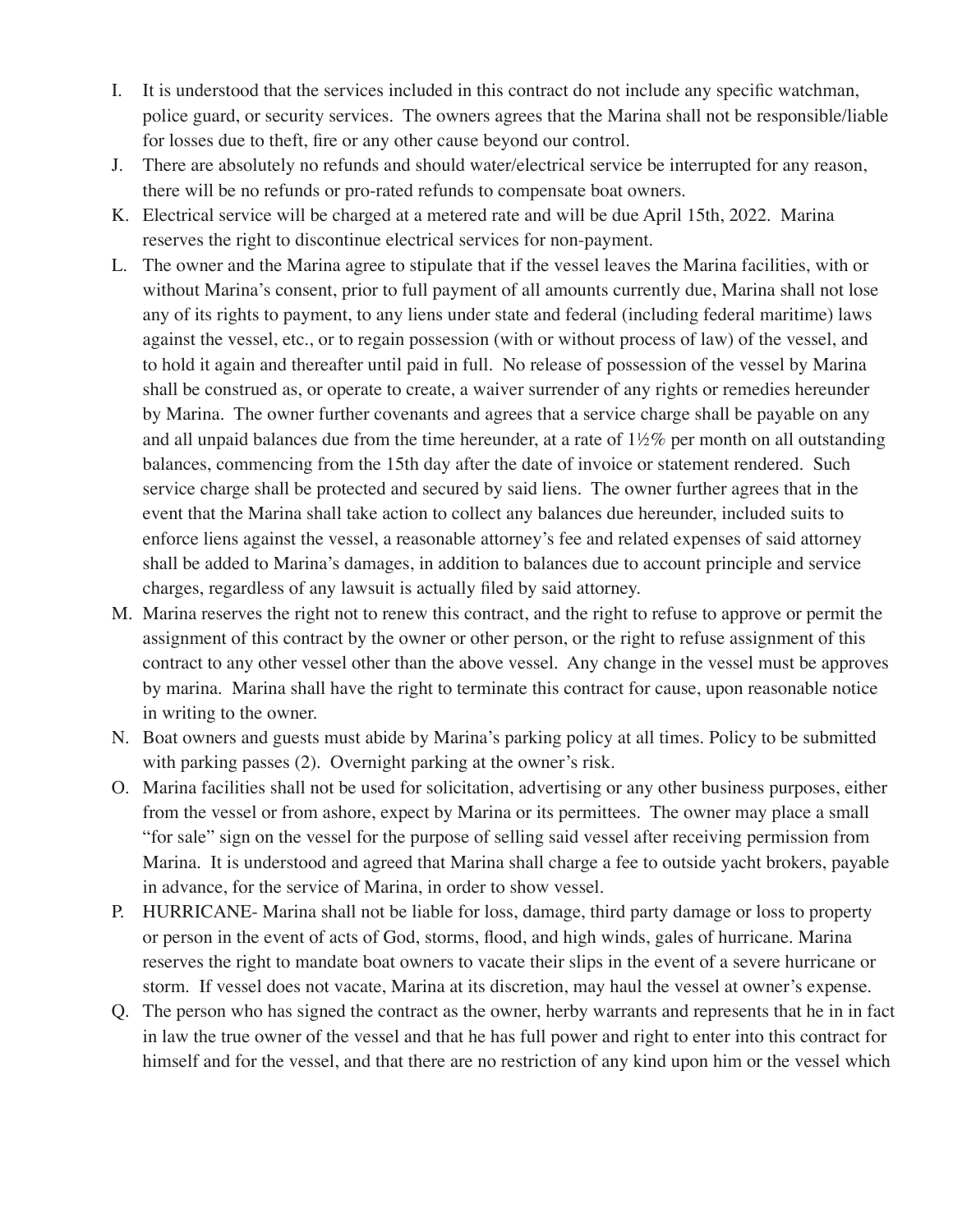limit or restrict his right and power to bind himself and vessel to each and every term and condition in this contract.

- R. Marina herby claims all rights and privileges afforded by Federal Maritime Lien Act, 46 US Code Sec 971-975 for providing supplies to any vessel, foreign, or domestic, upon the order of the owner of such vessel, or of a person authorized by the owner. Marina shall have a maritime lien in the vessel for the value of supplies provided which may be enforced by suit "in rem" against vessel.
- S. No open cookers, flames, flammable remover or paint burners will be used at any time, for any purpose on the docks, boats or around the marina/restaurant facility.
- T. No padding, hose, rug or other material shall be attached to the tops or sides of the slips; only materials authorized by Marina in writing shall be used. All other material attached to the slips will be removed. Boat owners shall make no material change in slip.
- U. Marina reserves the right to reassign dock slip assignments as the need may arise. Summer dockage contract does not guarantee any particular slip assignment. After assignment though, every effort will be made to avoid changes.
- V. No trailers, cradles or canvasses will be stored on the Marina/restaurant property, including all parking lots.
- W. Outside fueling of vessels at marina must be done with permission of the Marina. Overboard discharge of heads and holding tanks is prohibited and will be sanctioned according to State and Federal Laws.
- X. Pets are allowed at the sole discretion of Marina. All pets must be leashed at all times and must ALWAYS be accompanied by their owner. Any pets left unattended will be turned over to the local animal control authorities. Marina is not responsible for nor assumes any liability for the actions of any pets.
- Y. Vessel LOA is measured including swim platforms and bow pulpits.
- Z. There will be no fishing or cleaning of fish on the docks or Marina property.
- AA. All invoices are due upon receipt.
- BB. This contract authorizes East Greenwich Marina, LLC to remove/haul/recover a vessel at any time when such vessel poses a threat or danger to Marina, its property or its clients. It also authorizes Marina to remove/haul/recover/lockdown a vessel, at owner's expense for late/nonpayment.
- CC. Marina shall be indemnified and held harmless for any loss incurred by the owner of a vessel for damages sustained to said vessel either through their own operation of said vessel or for damage incurred by the operation of another vessel. Any attorney fees incurred by the Marina defending a claim due to negligent operation of a vessel by an owner shall be paid solely by said owner hereby agrees to fully indemnify by Marina by any and all loss sustained.
- DD. Marina shall be indemnified and held harmless for any loss incurred by the Owner of a vessel for personal injuries sustained either by themselves, family members and/or guests through their own operation of said vessel or by the operation of another vessel, any attorney fees incurred by Marina